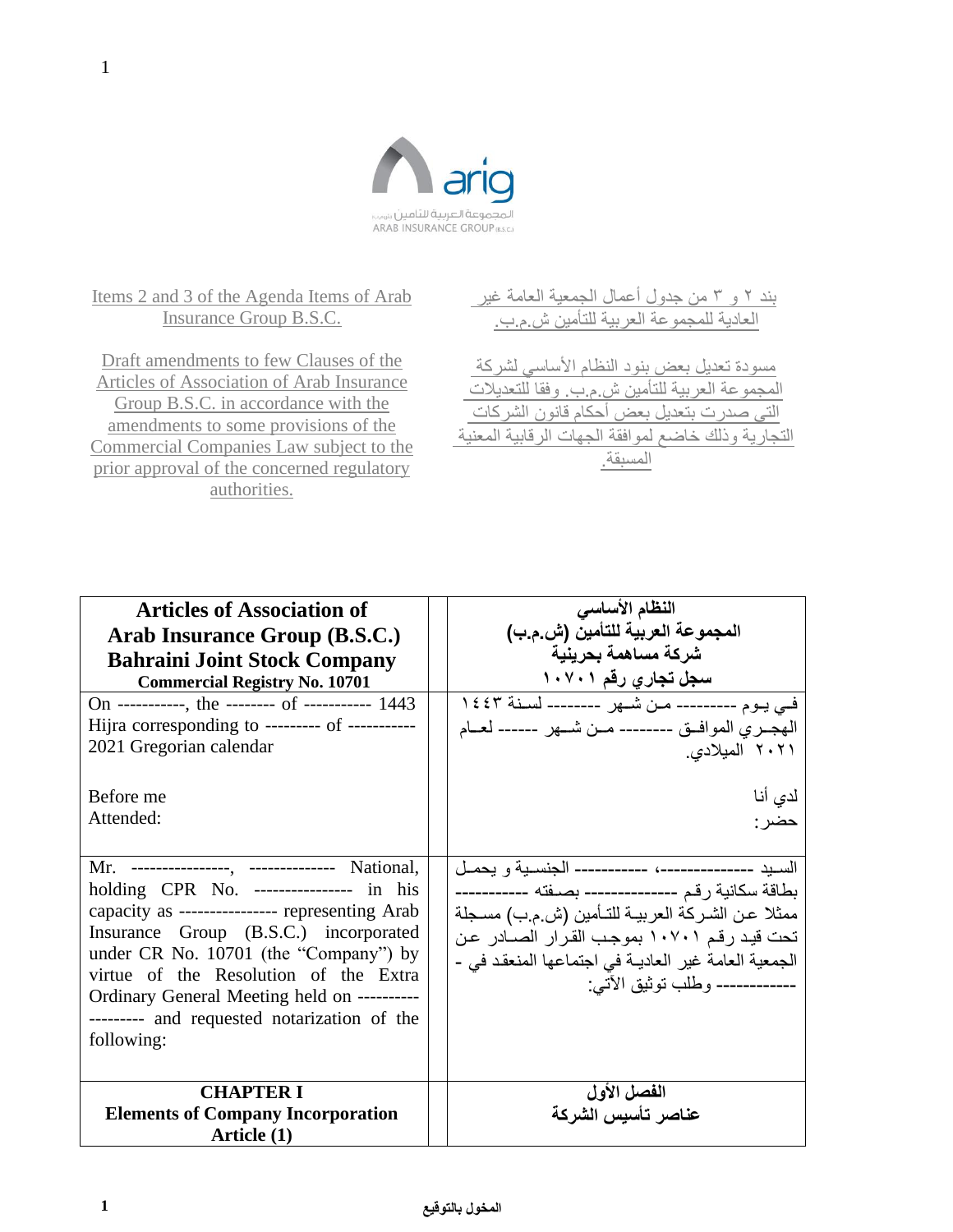| The Company is a Bahraini shareholding<br>company incorporated according to the<br>Memorandum and Articles of Association<br>dated $4th$ Jamadi Al-Thani 1400H,<br>corresponding to 19 <sup>th</sup> April 1980 and<br>pursuant to the provision of applicable<br>Laws of the Kingdom of Bahrain and<br>pursuant to Amiri Decree No. 14 of 1980,<br>published in the official Gazette No. 1384<br>issued on $22nd$ May 1980. The Company<br>has been registered with the Commercial<br>Registry at the Ministry of Industry and<br>Commerce in the Kingdom of Bahrain<br>under CR No. 10701. | المادة (١)<br>حيــث أن المجموعـــة العربيـــة للتـــأمين    (ش م ب)<br>"الشـركة" هـي شـركة مسـاهمة بحرينيـة قـد تأسسـت<br>بموجب عقد تأسيس مـؤرخ ٤ جمــادي الآخـرة ١٤٠٠<br>هـ الموافق ١٩ أبريـل ١٩٨٠ م طبقـاً لأحكــام القـوانين<br>المعمـول بهـا فـي مملكـة البحـرين و النظـام الأساسـي<br>الملحق بهذا العقد وقد صدر بإشهارها المرسوم بقـانون<br>رقم ١٤ لسنة ١٩٨٠ الذي نشر في الجريدة الرسمية<br>بعددها رقم ١٣٨٤ الصــادر بتـاريخ ٢٢ مـايو ١٩٨٠،<br>وقد تم تسجيل الشركة برقم ١٠٧٠١ في السجل<br>التجــاري لــدى وزارة الصــناعة و التجــارة بمملكــة<br>البحر ين. |
|----------------------------------------------------------------------------------------------------------------------------------------------------------------------------------------------------------------------------------------------------------------------------------------------------------------------------------------------------------------------------------------------------------------------------------------------------------------------------------------------------------------------------------------------------------------------------------------------|------------------------------------------------------------------------------------------------------------------------------------------------------------------------------------------------------------------------------------------------------------------------------------------------------------------------------------------------------------------------------------------------------------------------------------------------------------------------------------------------------------------------------------------------------------------|
| The Memorandum and Articles<br>of<br>Association were amended pursuant<br>to<br>notarized documents dated 28 Rabia Al<br>Thani, 1418 H corresponding to 1.9.1997.<br>The Amiri Decree No.14 of 1980 was<br>amended by the Amiri Decree No. 14 of<br>1997, and The Memorandum and Articles<br>of Association were amended again on 2<br>Shaban 1420 corresponding to 10.11.1999<br>and amended again on 28 Jamada Al<br>Akherah 1424H corresponding<br>to<br>26.8.2003.                                                                                                                       | و حيث أن عقد التأسيس و النظام الأساس <sub>م</sub> للشركة قد<br>تم تعديله ووثق ذلك التعديل في ٢٨ ربيع الثاني<br>۱٤۱۸ هجرية الموافق ١٩٩٧/٩/١ ميلادية، و تم<br>تعديل المرسوم بقانون رقم ١٤ لسنة ١٩٨٠ بموجب<br>المرسوم بقانون رقم ١٤ لسنة ١٩٩٧.<br>ثم عدل عقد التأسيس و النظام الأساسـي للشـركـة مـرة<br>أخرى بتـاريخ ٢ شـعبان ١٤٢٠ الموافـق ١٠ نـوفمبر<br>1999 ثم عدل مرة أخرى بتاريخ ٢٨ جمـادى الآخـرة<br>١٤٢٤ الموافق ٢٦ أغسطس ٢٠٠٣ ميلادية.                                                                                                                      |
| The<br>Memorandum and Articles<br>of<br>Association were amended pursuant to<br>notarized documents dated 8 <sup>th</sup> March 2004<br>pursuant to the Extra Ordinary General<br>Meeting's resolution passed on $4th$ July<br>2002 and its Resolution to restructure the<br>Company's Capital and according to the<br>Bahrain Monetary Agency's letter dated 26<br>June 2002 and Bahrain Stock Exchange<br>approval letter dated 24 July 2002.                                                                                                                                              | و حيث أن عقد التأسيس و النظام الأساسي للشركة قد<br>تم تعدیله ووثق فی ۸ مارس ۲۰۰٤، وفقا لقرارات<br>الجمعية العامة الاستثنائية باجتماعاتها المنعقد فى ٤<br>بوليو ٢٠٠٢ القاضية بإعادة رسملة الشركة وموافقة<br>مؤسسة نقد البحرين برسالتها المؤرخة ٢٦ يونيو<br>٢٠٠٢ وموافقة سوق البحرين للأوراق المالية<br>المؤرخة في ٢٤ يوليو ٢٠٠٢.                                                                                                                                                                                                                                  |
| Commercial Companies<br>The<br>Law<br>promulgated by Legislative Decree No. 21<br>of 2001 in its Article No. 363 stated that<br>Articles of Association of companies<br>established before the promulgation of the<br>above law, shall be amended to conform to<br>the provisions of this law within a period                                                                                                                                                                                                                                                                                | وحيث أن قانون الشركات الصادر بمرسوم بقانون رقم<br>٢١ لسنة ٢٠٠١ و في مادته رقم ٣٦٣ قد أستوجب<br>تعديل النظام الأساسى للشركات بما ينسجم و أحكامه<br>في غضون ثلاث سنوات من تاريخ نفاذ ذلك القانون.                                                                                                                                                                                                                                                                                                                                                                  |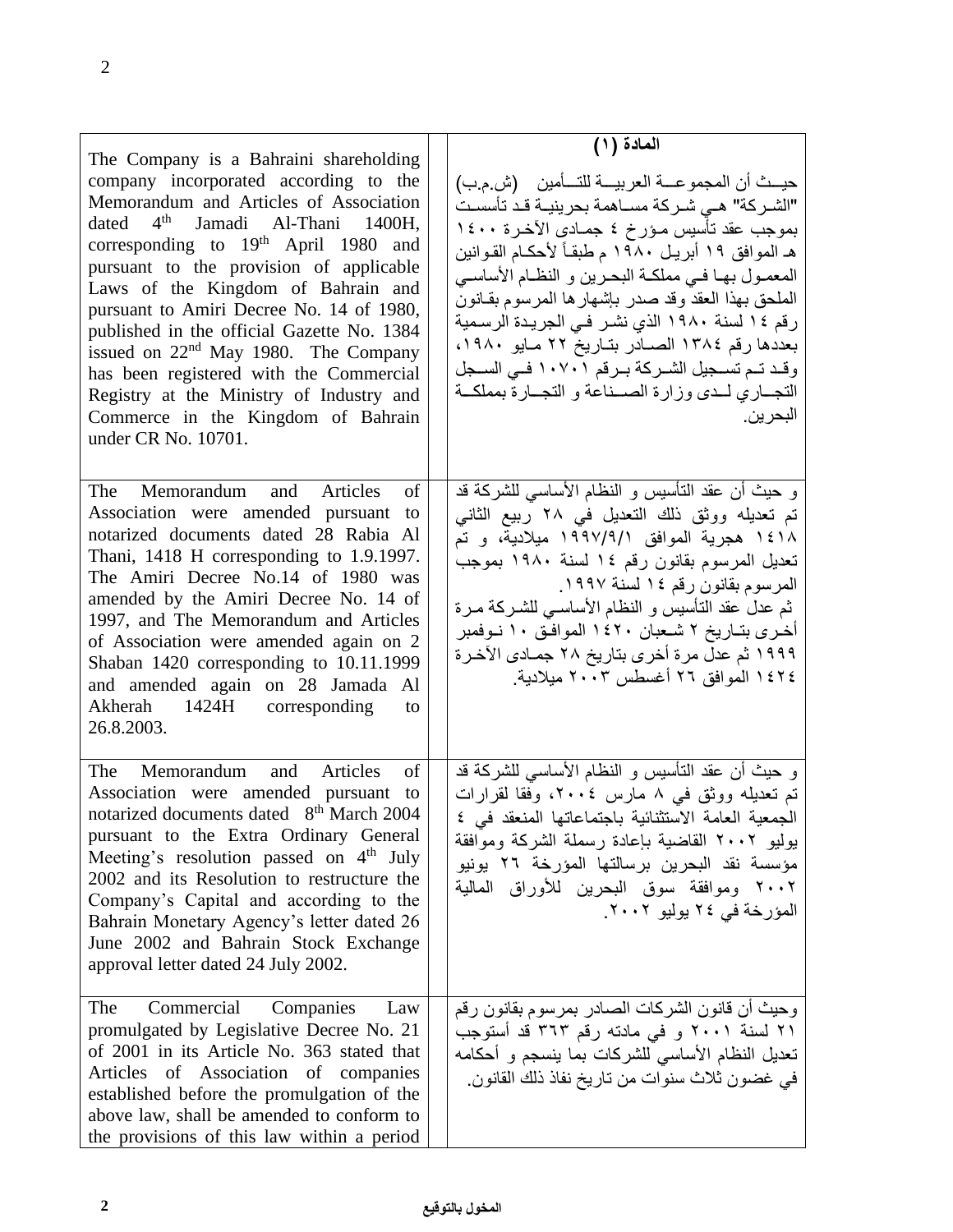| not exceeding three years from the date of<br>the law coming into force.                                                                                                                                                                                                                                                                                                                                                                                                                                                                                                                                                                                                                  |                                                                                                                                                                                                                                                                                                                                                                                                                                                                                                                                                                                                       |
|-------------------------------------------------------------------------------------------------------------------------------------------------------------------------------------------------------------------------------------------------------------------------------------------------------------------------------------------------------------------------------------------------------------------------------------------------------------------------------------------------------------------------------------------------------------------------------------------------------------------------------------------------------------------------------------------|-------------------------------------------------------------------------------------------------------------------------------------------------------------------------------------------------------------------------------------------------------------------------------------------------------------------------------------------------------------------------------------------------------------------------------------------------------------------------------------------------------------------------------------------------------------------------------------------------------|
| Whereas by virtue of Decree number<br>14/1980 as amended by Decree number<br>14/1997, the Company obtained exemptions<br>from some of the provisions of the<br>Commercial Companies Law issued by<br>Decree number 28/1975<br>and<br>the<br>amendments thereto, whereby the Company<br>has been exempted from the provisions of<br>Articles 60, 63, 71, 89, 90, 103, 108, 119,<br>146, 148 and 163 of the Commercial<br>Companies Law No. 28/1975; and                                                                                                                                                                                                                                    | وحيث أن الشركة و بموجب المرسوم بقانون رقم ١٤<br>لسنة ١٩٨٠ والمعدل بمرسوم بقانون ١٤ لسنة ١٩٩٧<br>حصلت على إعفاء من بعض أحكام قانون الشركات<br>التجارية الصادر بمرسوم رقم ٢٨ لسنة ١٩٧٥<br>وتعديلاته، حيث استثنيت من أحكام المواد رقم ٢٠،<br>$T5$ $T5$ $T6$ $T8$ $T8$ $T9$ $T1$ $T1$ $T1$ $T2$ $T3$ $T4$ $T5$ $T3$ $T4$<br>١٤٨، و١٦٣ من قانون الشركات التجارية الصادر<br>بمرسوم رقم ٢٨ لسنة ١٩٧٥.                                                                                                                                                                                                        |
| Whereby the new Commercial Companies<br>Law is promulgated by Decree 21/2001<br>annulling the Commercial Companies Law<br>No. 28/1975 and the amendments thereto;<br>and since, by virtue of Decree No. 14/1980<br>as amended by Decree No. 14/1997, the<br>Company still enjoys the exemptions<br>granted to it, it becomes necessary to<br>specify the Articles under the Commercial<br>Companies Law No. 21/2001 corresponding<br>to the provisions under the Commercial<br>Companies Law 28/1975 from which the<br>Company is exempted; and                                                                                                                                           | وحيث أنه صدر قانون الشركات التجارية الجديد<br>بموجب مرسوم ٢١ لسنة ٢٠٠١ وألغى قانون<br>الشركات التجارية الصادر بمرسوم ٢٨ لسنة ١٩٧٥<br>وتعديلاته، وحيث انه وبموجب المرسوم بقانون رقم<br>١٤ لسنة ١٩٨٠ والمعدل بالمرسوم بقانون ١٤ لسنة<br>١٩٩٧ لا زالت الشركة تتمتع بالإعفاءات الممنوحة<br>لمها الأمر الذي تطلب تحديد أرقام المواد تحت قانون<br>الشركات التجارية التجديد الصادر بمرسوم ٢١ لسنة<br>٢٠٠١، والتبي تقابل أحكامها المواد من قانون<br>الشركات التجارية الصادر بمرسوم رقم ٢٨ لسنة<br>١٩٧٥ التي تتمتع الشركة بالإعفاء من أحكامها.                                                                 |
| According to the above, and pursuant to the<br>Ministry of Industry and Commerce's<br>letter issued on 21/9/2004, and the draft<br>amendment attached thereto, the Articles of<br>the Commercial Companies Law No.<br>21/2001 from which the Company is<br>exempted are the following: 64 and 65<br>(corresponding to Article 60 of the old law),<br>75 (corresponding to Article 71 of the old<br>law) 94 (corresponding to Article 90 of the<br>old law), 109 (corresponding to Article 103<br>of the old law), 117 (corresponding to<br>Article 108 of the old law), 128<br>(corresponding to Article 119 of the old<br>law) and 172 (corresponding to Article 146<br>of the old law); | و وفقا للمذكور أعلاه، وطبقا لخطاب وزارة الصناعة<br>و التجارة المؤرخ في ٢٠٠٤/٩/٢١ بالموافقة على<br>مسودة التعديلات المرفقة به فإن المواد من قانون<br>الشركات التجارية الصادر بمرسوم ٢١ لسنة ٢٠٠١<br>والنبي نتمتع الشركة بالإعفاء من أحكامها هي كالتالبي:<br>٢٤ و ٦٥ (ونقابل المعادة ٦٠ من القانون القديم)، ٧٥<br>(وتقابل المادة ٧١ من القانون القديم)، ٩٤ (وتقابل<br>المصادة ٩٠ من القانـون القديـم)، ١٠٩ (وتقابل المصادة<br>١٠٣ من القانـون القديـم)، ١١٧ (وتقابل المــادة ١٠٨<br>من القانـون القديـم)، ١٢٨ (وتقابل المادة ١١٩ من<br>القانون القديم)، و ١٧٢ (وتقابل المادة ١٤٦ من<br>القانون القديم). |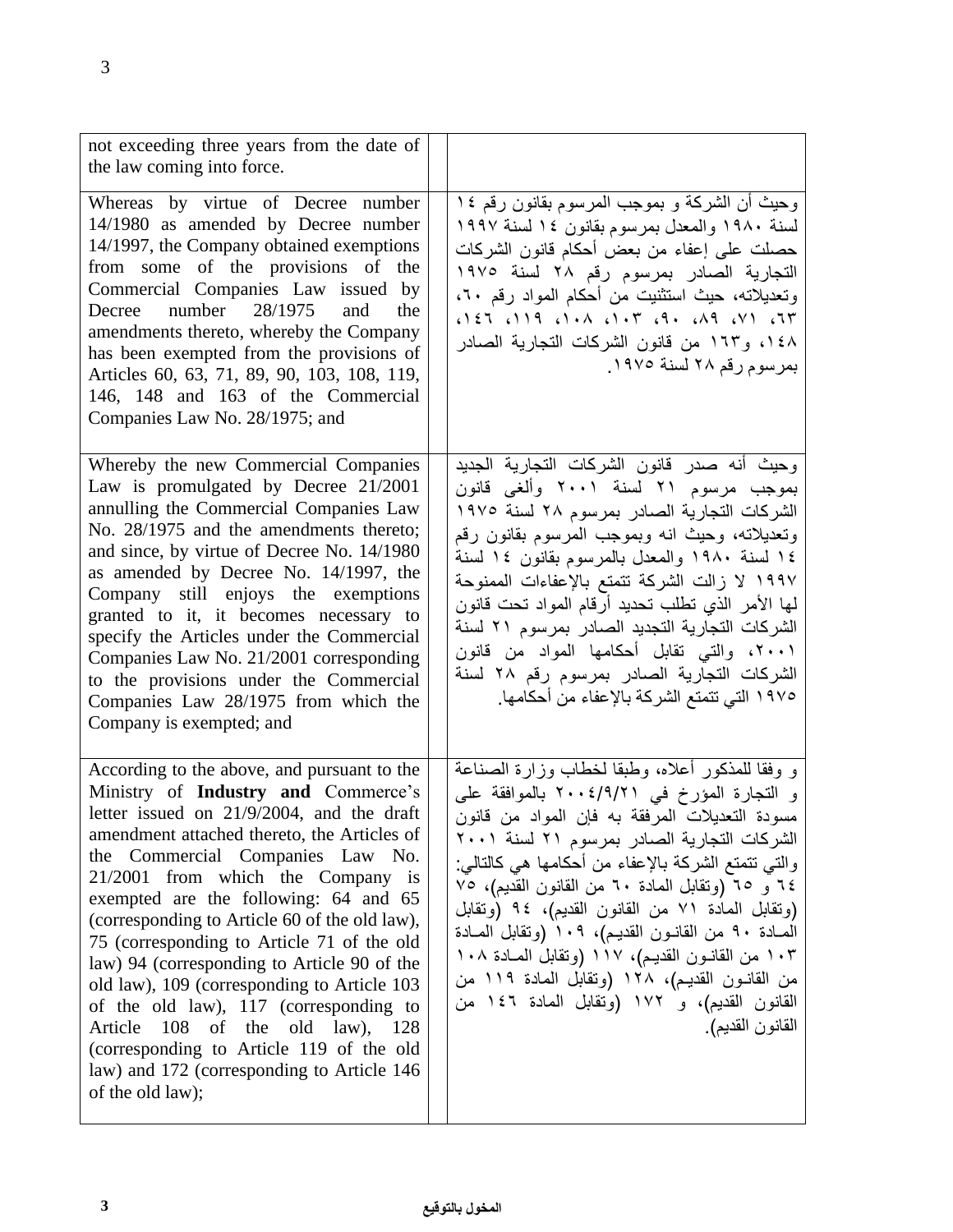| The Company has been exempted from the<br>provision of Article 175 of the Commercial<br>Companies Law promulgated by Decree<br>21/2001 by virtue of the Minister of<br>Industry and Commerce's Resolution which<br>is included in his letter dated 30 January<br>2002.                                                                                                                                                                                                                                                                                                                                                                                                                                                                         | وحيث أن الشركة قد تم إعفاؤ ها من أحكام المادة ١٧٥<br>من قانون الشركات التجارية الصادر بمرسوم رقم ٢١<br>لسنة ٢٠٠١ بموجب قرار وزارة الصناعة و التجارة<br>المضمن بخطابه الصادر بتاريخ ٣٠ يناير ٢٠٠٢.                                                                                                                                                                                                                                                                                                       |
|------------------------------------------------------------------------------------------------------------------------------------------------------------------------------------------------------------------------------------------------------------------------------------------------------------------------------------------------------------------------------------------------------------------------------------------------------------------------------------------------------------------------------------------------------------------------------------------------------------------------------------------------------------------------------------------------------------------------------------------------|---------------------------------------------------------------------------------------------------------------------------------------------------------------------------------------------------------------------------------------------------------------------------------------------------------------------------------------------------------------------------------------------------------------------------------------------------------------------------------------------------------|
| Therefore, and to<br>incorporate<br>the<br>amendments to the Commercial Companies<br>Law since promulgation, and the various<br>amendments to these Memorandum and<br>Articles of Association of the Company.<br>The Extraordinary General Meeting held on<br>$25th$ March 2018, on the recommendations<br>of the Board of Directors, passed several<br>resolutions, including the resolution<br>to<br>amend and restate these Articles<br>of<br>Association replace the entire previous<br>Articles of Association and all amendment<br>thereto. The Articles and Memorandum of<br>Association were restated on 20 May 2018<br>with the Articles and Memorandum of<br>Association notarized<br>under<br>no.<br>2018040101.<br>as hereinafter. | أصدرت الجمعية العامة غير المغادية العادية للشركة<br>المنعقدة بتاريخ ٢٥ مارس ٢٠١٨، بناءً على توصيات<br>مجلس الإدارة عدة قرارات، من ضمنها قرار تعديل<br>وإعادة صبياغة عقد التأسيس والنظام الأساسى للشركة<br>بما يتفق مع قانون الشركات التجارية وتعديلاته.<br>لذلك، قرَّر المساهمونتم استبدال عقد التأسيس والنظام<br><u>الأساسي بتاريخ ٢٠ مايو ٢٠١٨ بالنظام الاساسي</u><br>وعقد التأسيس الموثقيان برقم ٢٠١٨٠٤٠١.<br>أن يتم استبدال النظام الأساسى بكامل مواده وكافة<br>تعديلاته على النحو الوارد فيما يعدن |
| The<br><b>Shareholders</b><br>decided<br>in<br>the<br>Extraordinary General Meeting held on -----<br>----- to amend the Articles of Association to<br>incorporate the amendments of<br>the<br><b>Commercial Companies Law as follows:</b>                                                                                                                                                                                                                                                                                                                                                                                                                                                                                                      | المساهمون في اجتماع الجمعية العمومية غير<br>العادية المنعقدة بتاريخ ------------ تعديل النظام<br>الأساسي ليتوافق مع التعديلات الخاضعة على قانون<br>الشر كات التجار ية وذلك كالآتي:                                                                                                                                                                                                                                                                                                                      |
| Article (1)                                                                                                                                                                                                                                                                                                                                                                                                                                                                                                                                                                                                                                                                                                                                    | المادة (١)                                                                                                                                                                                                                                                                                                                                                                                                                                                                                              |
| <b>Increase of Capital</b>                                                                                                                                                                                                                                                                                                                                                                                                                                                                                                                                                                                                                                                                                                                     | زيادة رأس المال                                                                                                                                                                                                                                                                                                                                                                                                                                                                                         |
| Article (21) of the Articles of Association<br>shall be amended to read as follows:                                                                                                                                                                                                                                                                                                                                                                                                                                                                                                                                                                                                                                                            | تعدل المادة (٢١) من النظـام الأساسـي للشـركة لتقـرأ كمـا<br><u>يلي:</u>                                                                                                                                                                                                                                                                                                                                                                                                                                 |
| The Company's authorised capital, by a<br>resolution to be passed by the Extraordinary<br>General Meeting, may be increased. The<br>issued capital of the Company, by a<br>resolution to be adopted by the Ordinary<br>General Meeting, may also be increased<br>within the authorised capital amount,<br>provided that the issued capital must be                                                                                                                                                                                                                                                                                                                                                                                             | يجوز بقرار من الجمعية العمومية غير العادية زيادة<br>رأس مال الشركة المصرح به، كما يجوز بقرار من<br>الجمعية العمومية العادية زيادة رأس مال الشركة<br>الصادر في حدود رأس مال الشركة المصرح به،<br>بشرط تمام سداد قيمة رأس مال الشركة الصادر قبل<br>الزيادة بالكامل، ويجب أن تتم زيادة رأس المال<br>الصادر فعلأ خلال الثلاث سنوات التالية لصدور                                                                                                                                                            |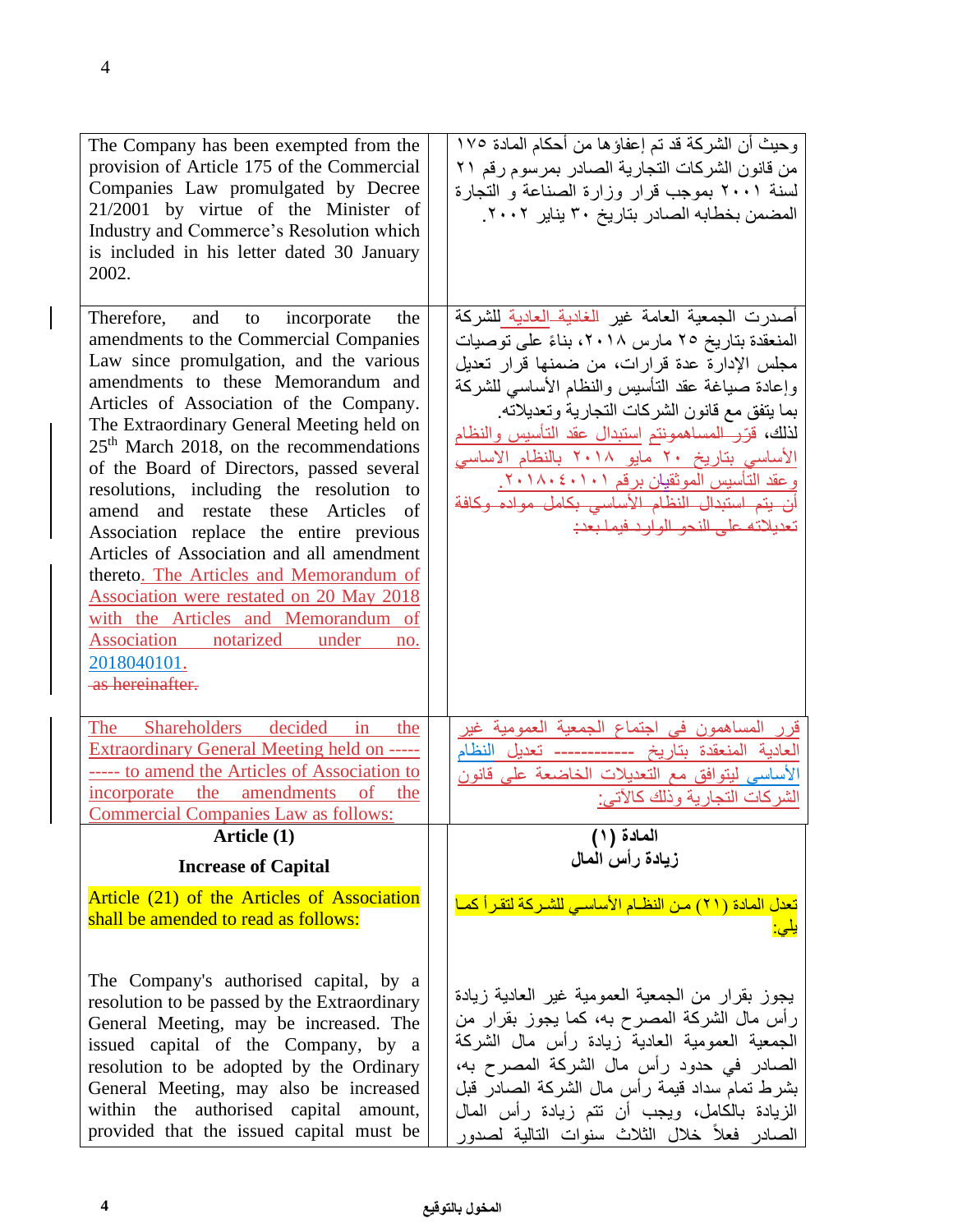paid in full before the increase. The approved increase in the issued capital must be made within three years following the date on which a resolution authorising the increase is issued, The issuance of new shares shall be approved by the Central Bank of Bahrain in accordance with Article 81 to 85 of the Central Bank of Bahrain and Financial Institutions Law and the regulations issued to its effect. Provided that the nominal value of the new shares shall be equivalent to the nominal value of the original shares.

The Extraordinary General Meeting may, however, resolve to issue shares at a premium to be added to the nominal value and may fix the value of such premium. The net total of the said premium shall be added, after deduction of expenses of the share issue, to the Legal Reserve Account even if it amounts to half the capital.

The Central Bank of Bahrain and the Ministry in charge of commercial affairs shall be furnished with reports and reasons necessitating an increase in all cases of increase of capital.

The capital may be increased in one of the following methods or other methods in accordance with Article 126 of the Commercial Companies Law:

1. Issuing new shares to cover the required increase, the value of which must be fully paid in cash or in kind.

2. Convert reserve funds or parts of distributable profit to capital, either by:

A. Increasing the nominal value of the original shares without the Company requiring the shareholders to pay the difference but the difference to be recovered from the reserve funds and

القرار المرخص بالزيادة. ويتم إصدار الأسهم الجديدة بعد الحصول على موافقة مصرف البحرين المركة وفقا للمواد 81 الى 85 من قانون مصرف البحرين المركزي والمؤسسات المالية واللوائح الصادرة تنفيذاً لأحكامه ويجب أن تكون القيمة الاسمية للسهم الجديد معادلة للقيمة الاسمية للسهم الأصلية.

يجوة للجمعية العامة غير العادية أن تقرر إضافة عالوة إصدار إلى القيمة االسمية لألسهم وأن تحدد مقدارها، ويضاف صافي هذه العلاوة بعد تنزيل مصروفات اإلصدار إلى االحتياطي القانوني ولو بلغ نصف رأس المال.

ويخطر مصرف البحرين المركزى والوزارة المعنية ب<br>بشئون التجارة بالتقارير والأسباب الموجبة للزيادة في جميع حالات ز يادة ر أس المال.

وتتم زيادة رأس مال الشركة بإتباع إحدى الطرق التالية أو أي طرق أخرى وفقا للمادة ١٢٦ من قانون الشركات التجارية:

١. إصدار أسهم جديدة تغطي المبالغ المطلوبة للزيادة ويكون ذلك واجب السداد بالكامل نقدا او عينا.

٢. تحويل الاحتياطي <u>أو</u> جزء من الأرباح القابلة للتوزيع إلى رأس مال بإحدى طريقتين:

أ. زيادة القيمة الاسمية للأسهم الأصلية، دون أن تطلب الشركة من المساهمين دفع الترق بل يدفع من االحتياطي ويرشر على األسهم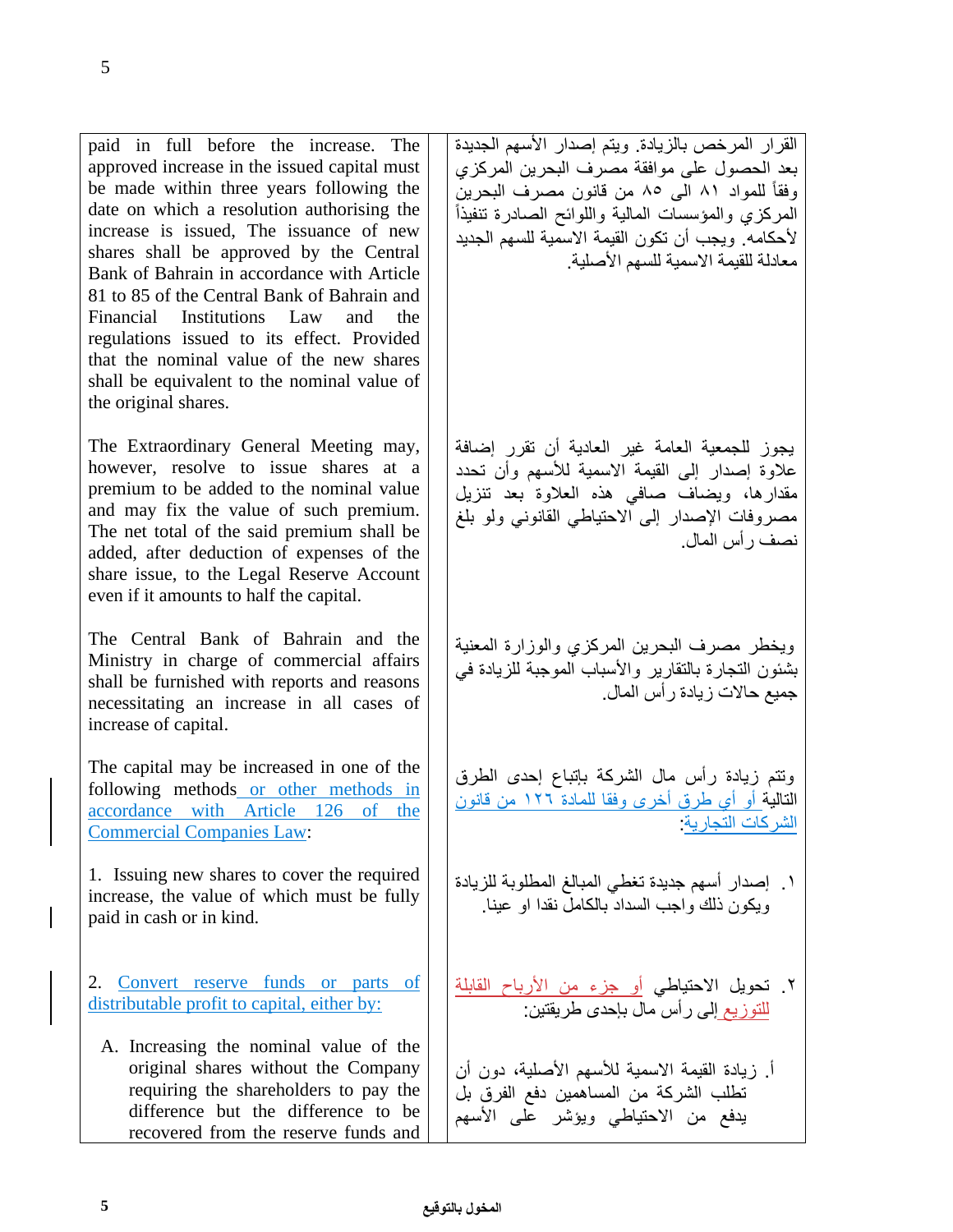| the new share shall be marked with its<br>new value.<br>B. Issuance of new shares for the value of<br>the increase and the new shares to be<br>distributed<br>the<br>original<br>to<br>shareholders,<br>without<br>any<br>consideration, in proportion to the<br>number of original shares they<br>are<br>holding.                                                                                                                                                                                                                                                                                                                                                                                                                                                                                                                                                                                                  | بقبمتها الجدبدة<br>ب إصدار أسهم جديدة بقيمة الزيادة، وتوزع<br>الشركة هذه الأسهم على المساهمين الأصليين<br>دون مقابل، كل بقدر نسبة ما يملكه من الأسهم<br>الأصلبة                                                                                                                                                                                                                                                                                                                                                                                                                                                                                                                |
|---------------------------------------------------------------------------------------------------------------------------------------------------------------------------------------------------------------------------------------------------------------------------------------------------------------------------------------------------------------------------------------------------------------------------------------------------------------------------------------------------------------------------------------------------------------------------------------------------------------------------------------------------------------------------------------------------------------------------------------------------------------------------------------------------------------------------------------------------------------------------------------------------------------------|--------------------------------------------------------------------------------------------------------------------------------------------------------------------------------------------------------------------------------------------------------------------------------------------------------------------------------------------------------------------------------------------------------------------------------------------------------------------------------------------------------------------------------------------------------------------------------------------------------------------------------------------------------------------------------|
| Article (2)                                                                                                                                                                                                                                                                                                                                                                                                                                                                                                                                                                                                                                                                                                                                                                                                                                                                                                         | المادة (٢)                                                                                                                                                                                                                                                                                                                                                                                                                                                                                                                                                                                                                                                                     |
| <b>Issuance of New Shares</b>                                                                                                                                                                                                                                                                                                                                                                                                                                                                                                                                                                                                                                                                                                                                                                                                                                                                                       | إصدار أسهم جديدة                                                                                                                                                                                                                                                                                                                                                                                                                                                                                                                                                                                                                                                               |
| Article (YY) of the Articles of Association<br>shall be amended to read as follows:                                                                                                                                                                                                                                                                                                                                                                                                                                                                                                                                                                                                                                                                                                                                                                                                                                 | تعدل المادة (٢٢) مـن النظـام الأساسـي للشـركة لتقـرأ كمـا<br><u>يلى:</u>                                                                                                                                                                                                                                                                                                                                                                                                                                                                                                                                                                                                       |
| 1. In the event new shares are issued in<br>accordance with Article 21 above:                                                                                                                                                                                                                                                                                                                                                                                                                                                                                                                                                                                                                                                                                                                                                                                                                                       | ١. في حالة زيادة رأس مال الشركة وفقا للمادة 21<br>أعلاه:                                                                                                                                                                                                                                                                                                                                                                                                                                                                                                                                                                                                                       |
| a) Priority to subscribe to the new shares<br>shall be given to existing shareholders in<br>the manner specified in the Commercial<br>Companies Law, and the Company shall<br>follow the procedures set out in the said<br>two ArticlesLaw and Article (21) above.<br>The shareholders have the right to waive<br>their priority right to these shares in<br>accordance with a resolution of the<br><b>Extraordinary General Meeting.</b><br>b) If the new shares are offered for public<br>subscription, a subscription prospectus<br>shall be prepared and shall include in<br>particular the information required by<br>Article (82) of the Central Bank of<br>Bahrain and Financial Institutions Law<br>and the regulations issued to its effect.<br>The prospectus shall be signed by the<br>Chairman of the Board of Directors who<br>shall be responsible for the accuracy of<br>the details stated therein. | أ. يكون للمساهمين المستحقين أولوية الاكتتاب في<br>الأسهم الجديدة على النحو المنصوص عليه في<br>قانون الشركات التجارية ويجب على الشركة إتباع<br>الإجراءات المنصوص عليها في الملاتي <del>ن</del><br><u>المذكورتين القانون والمادة (٢١) أعلاه. ويجوز</u><br>للمساهمين على التنازل عن حق الأولوية للغير من<br>الأسهم الجديدة بقرار من الجمعية العمومية الغير<br>عادبة<br>ب. في حالة طرح الأسهم الجديدة للاكتتاب العام يجب<br>تحریر نشرة اکتتاب تشتمل بوجه خاص علی<br>البيانات المنصوص عليها طبقا للمادة ٨٢ من<br>قانون مصرف البحرين المركزي والمؤسسات<br>المالية واللوائح الصادرة ننفيذأ لأحكامه ويوقع<br>النشرة رئيس مجلس الإدارة ، ويكون مسئولاً عن<br>صحة البيانات الواردة فيها. |
| 2. In respect to underwriters:<br>a) In the event of a capital increase, the<br>Company may have one or more<br>underwriters<br>subscribe<br>to<br>the<br>to<br>remaining unsubscribed<br>shares<br>in                                                                                                                                                                                                                                                                                                                                                                                                                                                                                                                                                                                                                                                                                                              | ٢. حو ل المتعهدين:<br>أ. يجوز أن يكون للشركة عند زيادة رأسمالها متعهد<br>أو أكثر لتغطية ما يتبقى من أسهم الاكتتاب طبقا<br>لأحكام قانون مصرف البحرين المركزي.                                                                                                                                                                                                                                                                                                                                                                                                                                                                                                                   |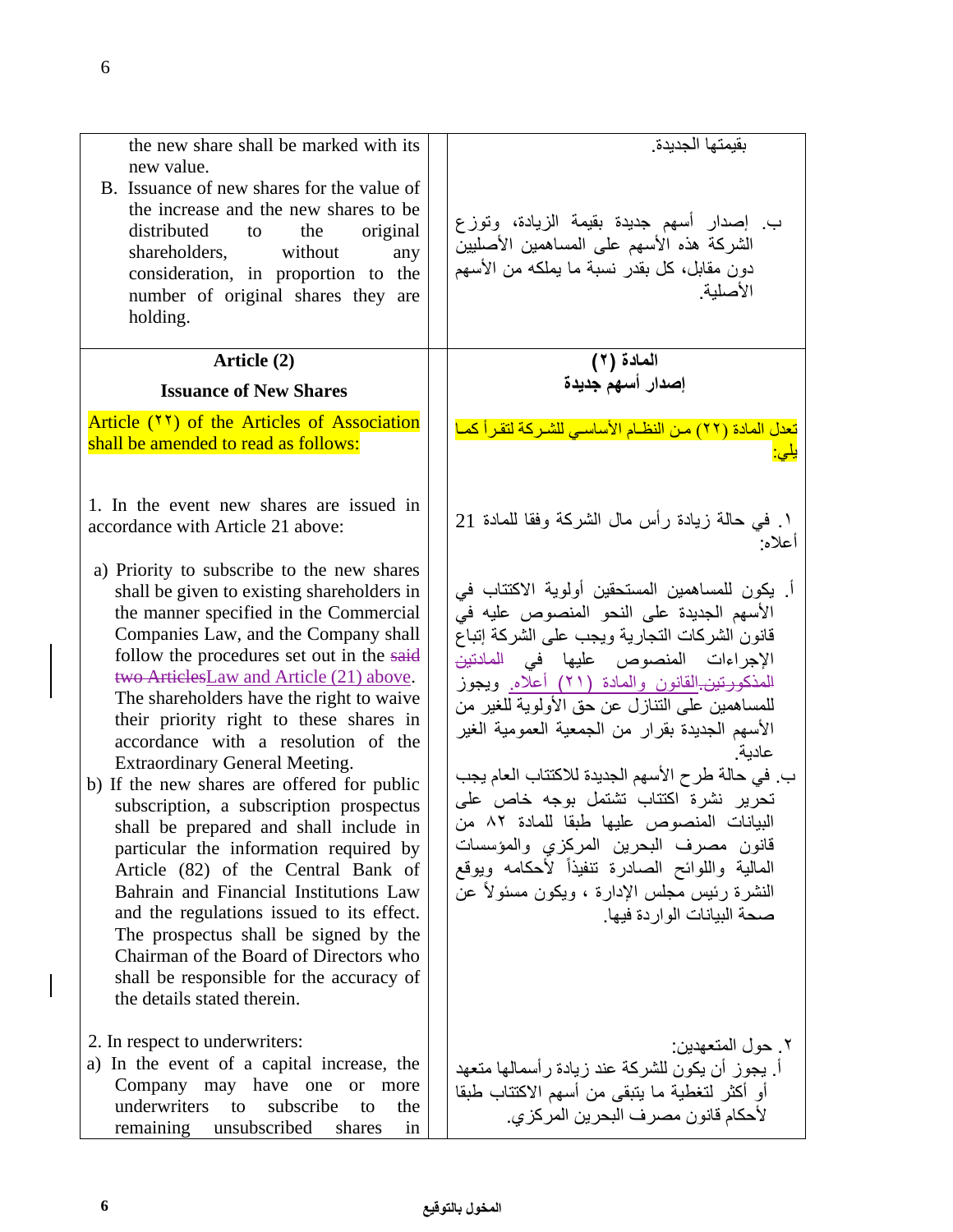| accordance with the provisions of the                                                                                                                                                                                                                                                                                                                           |                                                                                                                                                                                                                                                                                                                       |
|-----------------------------------------------------------------------------------------------------------------------------------------------------------------------------------------------------------------------------------------------------------------------------------------------------------------------------------------------------------------|-----------------------------------------------------------------------------------------------------------------------------------------------------------------------------------------------------------------------------------------------------------------------------------------------------------------------|
| Central Bank of Bahrain and Financial<br>Institutions Law.                                                                                                                                                                                                                                                                                                      |                                                                                                                                                                                                                                                                                                                       |
| Underwriter(s) contracted by the<br>b)<br>Company with respect purchasing all<br>the remaining shares not purchased by<br>those shareholders entitled to do so,<br>shall have shares allotted to them as<br>provided hereinabove. Underwriter(s)<br>may offer shares to which they have<br>subscribed for by public subscription<br>through the Bahrain Bourse. | ب. وفي حالة الاتفاق مع متعهد أو متعهدي اكتتاب<br>بالنسبّة للأسهم المتبقية يشتري المتعهد ما لم يتم<br>تغطيته من أسهم بعد الاكتتاب من قبل المساهمين<br>المستحقين للأسهم وتخصيص أسهم لهم حسبما<br>نص عليه أعلاه وللمتعهد بالاكتتاب أن يعيد<br>طرح الأسهم التي اشتراها للاكتتاب العام عن<br>طر بق شر كة بور صـة البحر بن. |
| 3. The Board of Directors shall publish the<br>resolution issued in approval of the capital<br>increase in the Official Gazette and one<br>local daily newspaper. Such resolution<br>shall be registered with the Commercial<br>Register within one month from the date of<br>increase.                                                                         | ٣. يجب على مجلس الإدارة القيام بنشر القرار<br>الصادر بزيادة رأس المال في <del>الجريدة الرسمية</del><br>وإحدى الجرائد اليومية المحلية، ويقيد هذا القرار في<br>السجل التجاري وذلك خلال شهر من تاريخ تحقق<br>الز يادة.                                                                                                   |
|                                                                                                                                                                                                                                                                                                                                                                 |                                                                                                                                                                                                                                                                                                                       |
| Article (3)<br><b>Election and Appointment of Members</b><br>of the Board of Directors                                                                                                                                                                                                                                                                          | المادة (۳)<br>انتخاب وتعيين أعضاء مجلس الإدارة                                                                                                                                                                                                                                                                        |
| Article $(5)$ of the Articles of Association<br>shall be amended to read as follows:                                                                                                                                                                                                                                                                            | تعدل المادة (٣٢) من النظــام الأساســي للشــركة لتقـرأ كمــا<br>يلى:                                                                                                                                                                                                                                                  |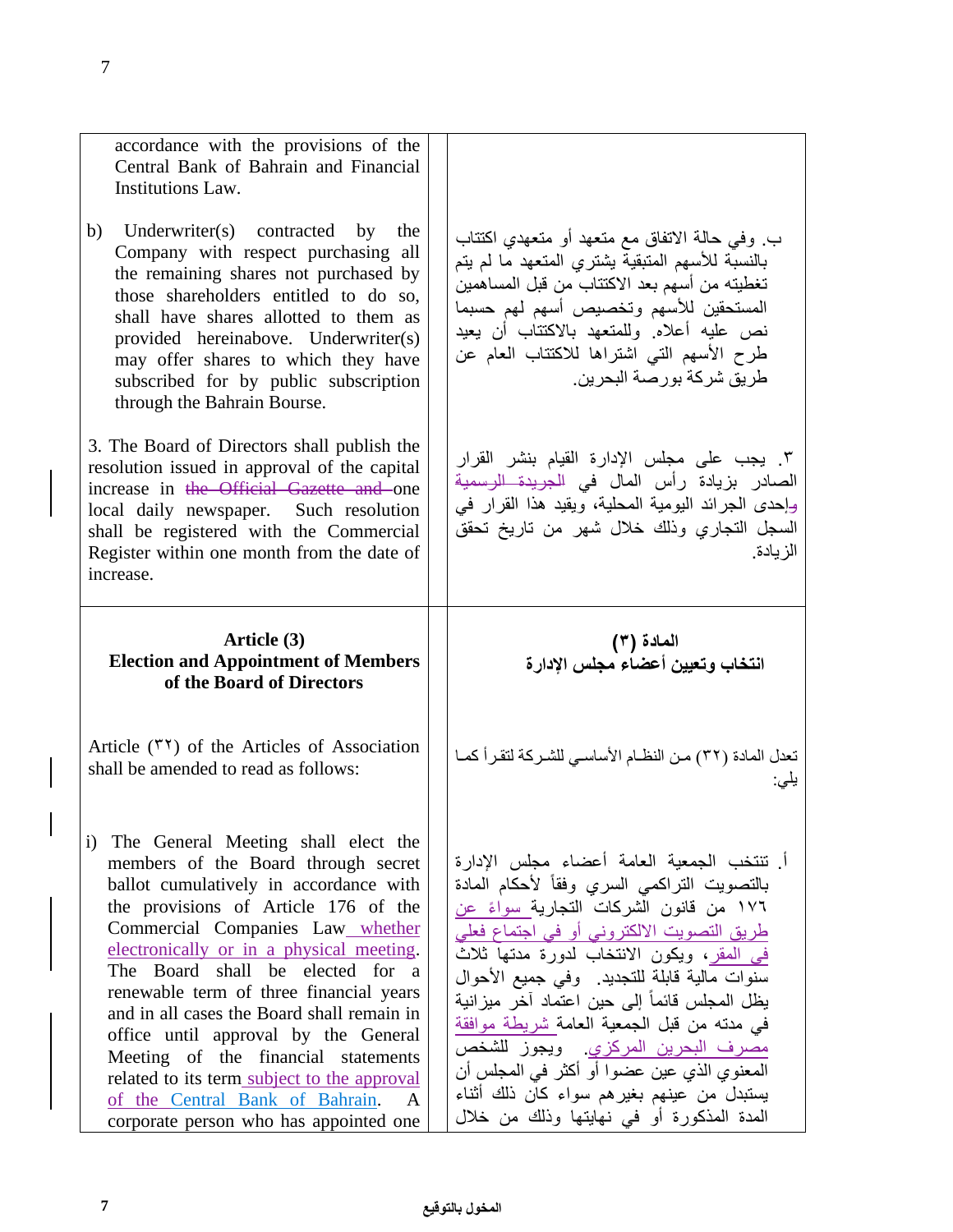| or more members of the Board may<br>replace them by others whether during<br>the said period or on its expiry by<br>sending a notice in writing to the<br>Chairman subject to Central Bank of<br>Bahrain's prior written approval.<br>An<br>elected member of the Board may be re-<br>elected upon the expiry of his term of<br>office, and this shall be considered to be<br>a new nomination which requires<br>satisfaction by such member of all the<br>terms and conditions required to be<br>satisfied by a person nominated for the<br>Board membership for the first time. | إرسال إخطار مكتوب الى رئيس مجلس إدارة<br>الشركة بعد أخذ الموافقة المسبقة من قبل مصرف<br>البحرين المركزي ، كما يجوز إعادة انتخاب<br>العضو المنتخب لدى انتهاء المدة التي انتخب لها<br>ويعتبر ذلك ترشيحا جديدا يستلزم كافة الأحكام<br>والشروط المطلوبة للعضوية لأول مرة.                                          |
|-----------------------------------------------------------------------------------------------------------------------------------------------------------------------------------------------------------------------------------------------------------------------------------------------------------------------------------------------------------------------------------------------------------------------------------------------------------------------------------------------------------------------------------------------------------------------------------|----------------------------------------------------------------------------------------------------------------------------------------------------------------------------------------------------------------------------------------------------------------------------------------------------------------|
| ii) At the end of the Board's term, the<br>General Meeting shall elect at its<br>ordinary meeting new members for the<br>Board of Directors.                                                                                                                                                                                                                                                                                                                                                                                                                                      | ب نقوم الجمعية العامة في اجتماعها العادي عند<br>انتهاء مدة عضوية مجلس الإدارة بانتخاب<br>الأعضاء الجدد لمجلس الإدارة.                                                                                                                                                                                          |
| iii) Without prejudice to the provisions of<br>Article 30, 31, 32(ii) and 33(iii) of these<br>Articles, any registered shareholder with<br>more than 10% of the Company's shares<br>shall have the right to appoint a member<br>of the Board of Directors.<br>Any<br>shareholder exercising such right shall be<br>barred from voting to elect other<br>members of the Board of Directors at a<br>General Meeting.                                                                                                                                                                | ج دون إخلال بحكم المعادة 30 والمعادة 31، والفقرة<br>(ب) من المعادة 32 والفقرة (ج) من المعادة 33 من<br>هذا النظام، يحق لكل مساهم يمتلك أكثر من ١٠٪<br>(عشرة في المائة) من أسهم الشركة أن يعيّن<br>عضواً في مجلس الإدارة، و أي مساهم يمارس<br>هذا الحق يمتنع عليه التصويت لانتخاب أعضاء<br>آخرين لمجلس الإدار ة. |
| shareholder<br>$iv)$ A<br>corporate<br>be<br>may<br>nominated or elected as a member of the<br>Board of Directors and in such case shall<br>nominate a natural person to represent it<br>on the Board.                                                                                                                                                                                                                                                                                                                                                                            | د. يجوز أن ينتخب الشخص المعنوي من المساهمين<br>أو يعين عضوأ في مجلس الإدارة، ويتعين عليه<br>في هذه الحالة تسمية شخص طبيعي لتمثيله في<br>المجلس.                                                                                                                                                                |
| Article (4)                                                                                                                                                                                                                                                                                                                                                                                                                                                                                                                                                                       | المادة (٤)                                                                                                                                                                                                                                                                                                     |
| Convening                                                                                                                                                                                                                                                                                                                                                                                                                                                                                                                                                                         | الانعقاد                                                                                                                                                                                                                                                                                                       |
| Article $(00)$ of the Articles of Association<br>shall be amended to read as follows:                                                                                                                                                                                                                                                                                                                                                                                                                                                                                             | تعدل المادة (00) مـن النظــام الأساســي للشــركة لتقـر أكمــا<br>يلى:                                                                                                                                                                                                                                          |
| i) Summons for the meeting of the Ordinary                                                                                                                                                                                                                                                                                                                                                                                                                                                                                                                                        | أ.    تــتم الــدعوة لاجتماعــات الجمعيــة العامــة                                                                                                                                                                                                                                                            |

أ.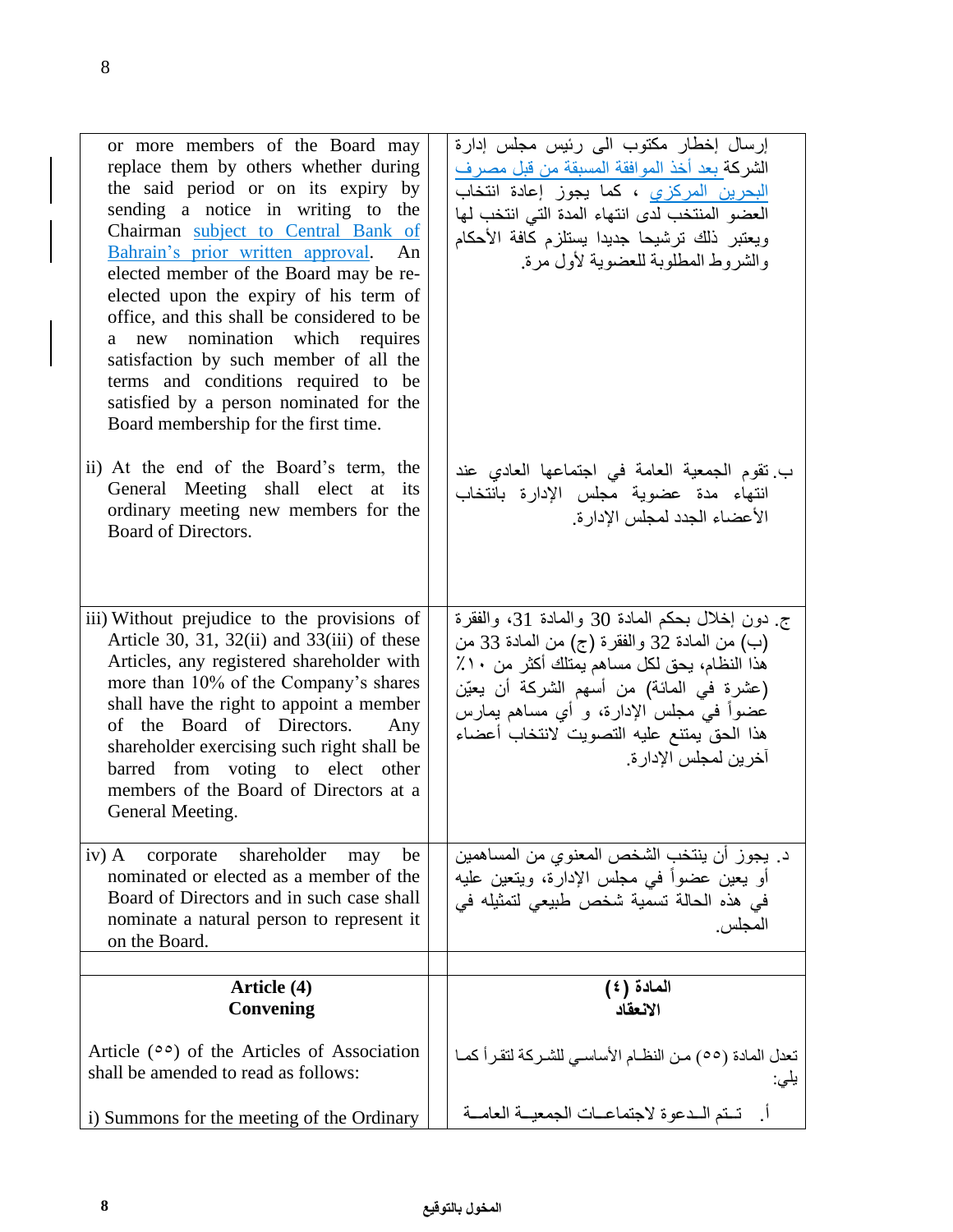| General Meeting shall be published in<br>two newspapers of which one is in<br>Arabic and one in the <i>issued</i> in Arabie<br>language, one of which shall be local,<br>and one local newspaper issued in<br>English language, in each country the<br>company's shares are listed or traded, at<br>least 21 days before the meeting.<br>In<br>countries where no Arabic newspapers<br>are published, the summons shall be<br>published in a newspaper issued in<br>English. Where there are no newspapers<br>published in English, the summons shall<br>be published in a newspaper issued in the<br>local language.                                                                                                                                                                                                                                                                                                                                                                                                                    | العاديـــة للمســـاهمين بالنشـــر فـــى جريــدتين<br>يوميتين على الأقل تصدران تكـون إحـداهما<br>باللغة العربية على أن تكون إحداهما محليّة،<br>وجريدةو-أخرى تصدر باللغة الإنجليزية فـي<br>كــل بلــد تكــون أســـهم الشــركة مدرجــة أو<br>مطروحة فيه للتداول قبل واحد وعشرين<br>يوماً على الأقل من تــاريخ الاجتمــاع. وفــي<br>الدول التـى لا تصـدر فيهـا صـحف عربيـة<br>تنشـر الـدعوة فـي صـحيفة تصـدر باللغـة<br>الإنجليزية فإن لم توجد تم النشر في صـحيفة<br>تصدر باللغة المحلية                                                                                                                                                                                                                                                         |
|------------------------------------------------------------------------------------------------------------------------------------------------------------------------------------------------------------------------------------------------------------------------------------------------------------------------------------------------------------------------------------------------------------------------------------------------------------------------------------------------------------------------------------------------------------------------------------------------------------------------------------------------------------------------------------------------------------------------------------------------------------------------------------------------------------------------------------------------------------------------------------------------------------------------------------------------------------------------------------------------------------------------------------------|----------------------------------------------------------------------------------------------------------------------------------------------------------------------------------------------------------------------------------------------------------------------------------------------------------------------------------------------------------------------------------------------------------------------------------------------------------------------------------------------------------------------------------------------------------------------------------------------------------------------------------------------------------------------------------------------------------------------------------------------|
| ii) The quorum for the meeting of the<br>Ordinary General Meeting shall consist<br>of at least more than 50 percent of the<br>Company's shares. Should a quorum not<br>be present at the first meeting, the<br>General Meeting shall be invited to<br>convene for the second time to discuss<br>the same agenda and the meeting is to be<br>held after not less than 7 days and not<br>more than 15 days from the date fixed<br>for the first meeting. The second<br>meeting shall not be valid unless it is<br>attended by shareholders who have the<br>right to vote representing more than<br>thirty percent of the share capital.<br>Should a quorum not be present at the<br>second meeting, the General Meeting<br>shall be invited to convene for the third<br>time to discuss the same agenda and the<br>meeting is to be held after not less than 7<br>days and not more than 15 days from the<br>date fixed for the second meeting. The<br>third meeting shall be valid irrespective<br>of the number of shareholders present. | ب. يشترط لصحة انعقاد الجمعية العامـة العاديـة أن<br>يكون أكثر من ٥٠٪ من رأسمال الشركــة علــي<br>الأقـل ممـثلاً فيهـا. ۖ فـإذا لـم يتـوافر ۖ هـذا القـدر<br>الأدنى من النصــاب فـي الاجتمـاع الأول دعيت<br>الجمعية العامسة للانعقاد لنفس جدول الأعمال<br>لاجتماع يعقد بعد مدة لا نقل عن سبعــة أيــام ولا<br>تزيد عن ١٥ يوماً من تاريــخ الاجتمــاع الأول<br>ولا يكسون الاجتمـــاع الثـــاني صــــحيحاً إلا إذا<br>يمثلــون أكثر من ٣٠٪ من رأس المــال. ۖ فإذا لــم<br>يتــوافر النصـــاب فــى الاجتمـــاع الثــانـى دعيـت<br>الجمعية العامة للانعقاد لنفس جسدول الأعمىال<br>لاجتماع ثالث يعقد بعد مدة لا تقل عن سبعــة<br>أيام ولا تزيد عن ١٥ يوماً من تاريخ الاجتمـاع<br>الثاني، ويكون الاجتماع الثالث صحيحاً أيـاً كــان<br>عدد الحاضرين. |
| A new invitation to the subsequent two<br>meetings shall not be given if their dates<br>were fixed in the invitation to the first<br>meeting, provided that a notice shall be<br>published in at least two Arabielocal<br>newspapers, one of should be localin Arabic                                                                                                                                                                                                                                                                                                                                                                                                                                                                                                                                                                                                                                                                                                                                                                    | ويجوز عدم توجيه دعوة جديدة للاجتماعين اللاحقين<br>في حالة تحديد تاريخهما من الدعوة للاجتماع الأول<br>بشرط نشر إعلان في جريدتين يوميتين <u>محليتين عل</u> ى<br>الأقل تصدران تصدر إحداهما باللغة العربية<br>خرـقوالأخرى باللغة الانجليزيةع <mark>لـي</mark>                                                                                                                                                                                                                                                                                                                                                                                                                                                                                    |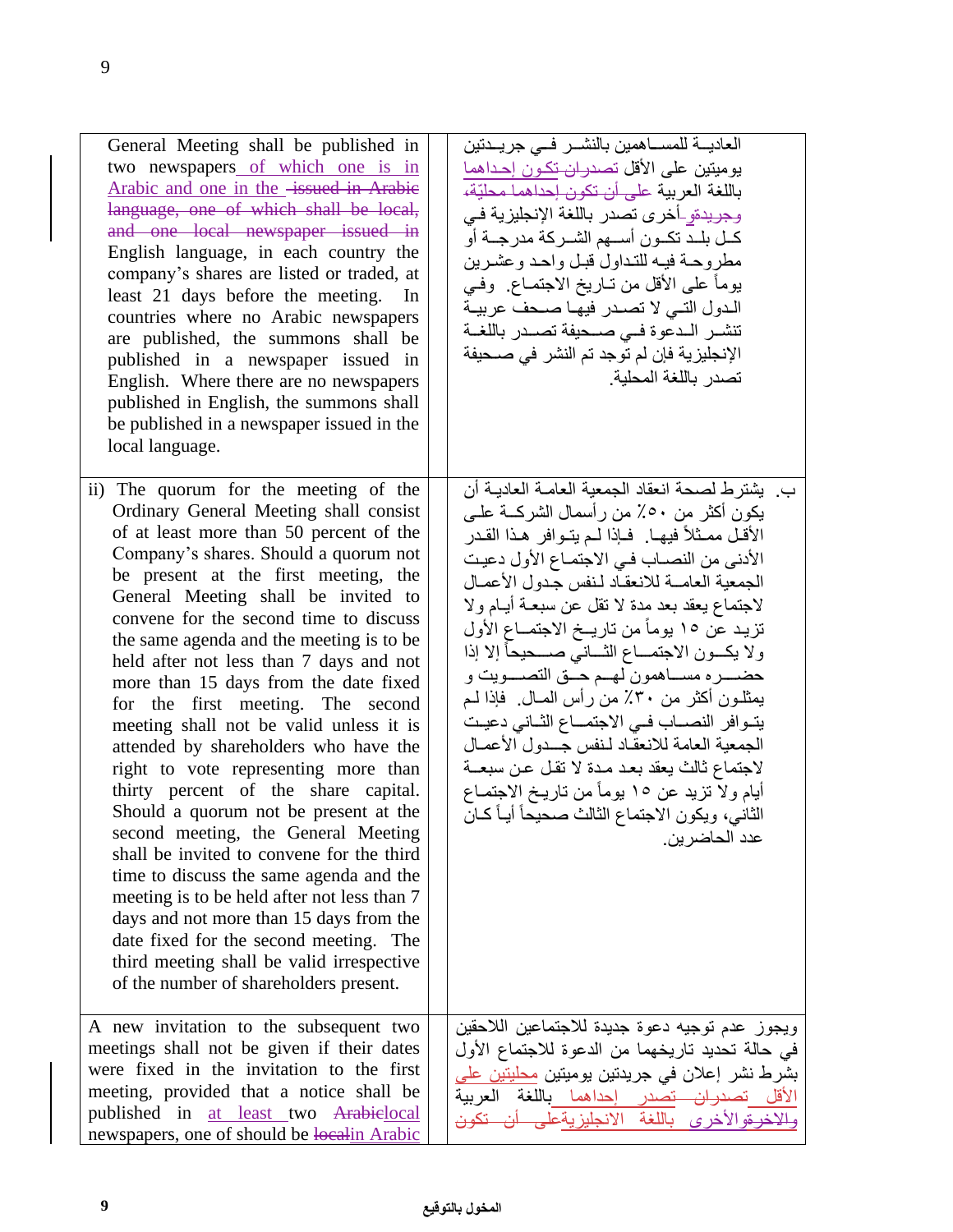$\overline{\phantom{a}}$ 

| and the other in the English language,<br>stating that the first two meetings were not<br>convened.<br>In all cases, resolutions of the Ordinary<br>General Meeting shall be passed by a<br>simple<br>majority of the<br>shareholders<br>represented at the meeting in person or by<br>proxy that exercised the right to vote at the<br>meeting.                                                                                                                                                                                                                                                                                                                                                                                                                         | إحداهما محلية يفيد عدم انعقاد الاجتماعين الأولين.<br>وفي جميع الأحوال تصدر قرارات الجمعية العامة<br>العادية بالأغلبية البسيطة للأسهم الممثلة في الاجتماع<br>بالأصالة أو بالإنابة والتي مارست حق التصويت.                                                                                                                                                                                                                                                                                                                                                                                        |
|--------------------------------------------------------------------------------------------------------------------------------------------------------------------------------------------------------------------------------------------------------------------------------------------------------------------------------------------------------------------------------------------------------------------------------------------------------------------------------------------------------------------------------------------------------------------------------------------------------------------------------------------------------------------------------------------------------------------------------------------------------------------------|-------------------------------------------------------------------------------------------------------------------------------------------------------------------------------------------------------------------------------------------------------------------------------------------------------------------------------------------------------------------------------------------------------------------------------------------------------------------------------------------------------------------------------------------------------------------------------------------------|
| Article (5)<br>Quorum                                                                                                                                                                                                                                                                                                                                                                                                                                                                                                                                                                                                                                                                                                                                                    | المادة رقم (٥)<br>النصاب                                                                                                                                                                                                                                                                                                                                                                                                                                                                                                                                                                        |
| Article $(1r)$ of the Articles of Association<br>shall be amended to read as follows:                                                                                                                                                                                                                                                                                                                                                                                                                                                                                                                                                                                                                                                                                    | تعدل المادة (٦٣) مـن النظــام الأساســي للشـركة لتقـرأ كمــا<br>يلى:                                                                                                                                                                                                                                                                                                                                                                                                                                                                                                                            |
| The quorum for an Extraordinary General<br>Meeting shall consist of shareholders of at<br>least two thirds of the Company's shares.<br>Should this minimum not be present at the<br>first meeting, summons shall be sent to<br>shareholders for a second meeting to be<br>held within 15 days after the first meeting.<br>In the second meeting of the Extraordinary<br>General Meeting a quorum shall be formed<br>if shareholders representing at least one-<br>third of the capital are represented. If a<br>quorum is not met at the second meeting, a<br>third meeting shall be convened within 15<br>days of the date of the second meeting. The<br>third meeting shall be valid if shareholders<br>representing one-quarter of the capital<br>attend the meeting. | يشترط لصحة انعقاد الجمعيـة العامـة غيـر العاديـة أن<br>يكون ثلثا رأسمال الشركة على الأقل ممثلاً فيهـا. فـاذا<br>لم يتـوافر هـذا النصــاب فـي الاجتمـاع الأول انعقـدت<br>الجمعية العامة غير العادية بناء على دعوة ثانية خلال<br>الخمسة عشر بومـأ التالبـة للاجتمـاع الأول وفـي هـذه<br>الحالة يكون اجتماعها صحيحاً إذا حضرره من يمثلون<br>أكثر من ثلث رأس المال علـى الأقـل. ۖ وإذا لـم يتــوافر<br>في الاجتماع الثاني النصاب وجهت الدعوة إلى اجتماع<br>ثالث ينعقد خلال خمسة عشر يومأ من تاريخ الاجتماع<br>الثاني ويكون الاجتماع الثالث صحيحأ إذا حضره عدد<br>من المساهمين يمثلون ربع رأس المال. |
| Resolutions at the Extraordinary General<br>Meeting shall be passed by a two thirds<br>majority of the shares represented at the<br>meeting unless the resolution relates to the<br>increase or reduction of the capital,<br>extending the Company's duration, its<br>winding up, conversion or its merger with<br>another company. In such cases,<br>a<br>resolution shall be valid if it is adopted by a<br>three quarters majority of the shares present<br>on the basis of which the meeting validly                                                                                                                                                                                                                                                                 | وتصدر قرارات الجمعيــة العامــة غبـر العادبــة بأغلببــة<br>ثلثي الأسهم الممثلة في الاجتمــاع عـدا فـي حالــة تعلـق<br>الأمـر  بز بــادة ر أس المــال أو تـخفيضــه أو  إطـالــة مــدة<br>الشـركة أو حلهـا أو تحويلهـا أو إدماجهـا فـي شـركة<br>أخرى فيشترط لصحة القرار في هذه الأحوال أن<br>يصدر بموافقة ثلاثـة أربـاع أسـهم الحاضـرين اللـذين<br>ينعقد بهم الاجتماع صحيحاً.                                                                                                                                                                                                                    |